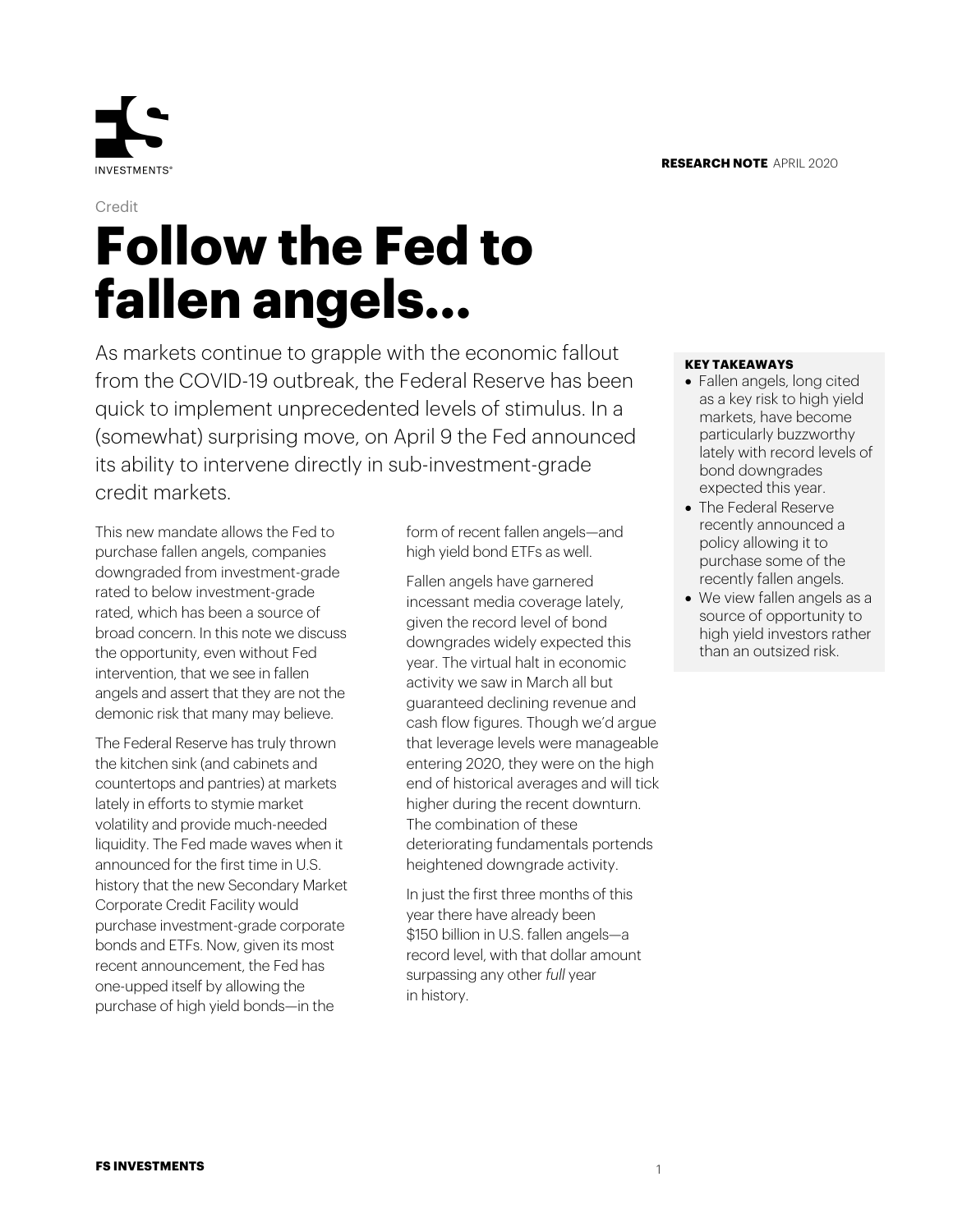

**DOLLAR AMOUNT OF FALLEN ANGELS**

With nearly half of these fallen angels occurring in just 10 days, from March 23 to April 2, the Fed took action. It extended its Secondary Market Corporate Credit Facility to include the purchase of recent fallen angels and some high yield bond ETFs. As a limit, issues must have been investment-grade rated as of March 22 and companies must maintain a minimum rating of BB-/Ba3. At the time of print, this equates to roughly \$77 billion in already-fallen angels and includes, notably, Ford Motor Company, which is the largest fallen angel in history. Other wellknown names include Macy's, QVC and Royal Caribbean Cruises.

Fallen angels are certainly controversial, and pundits made quick work of voicing their opinions on the Fed's new policies. We stand firmly in the camp that fallen angels present a compelling investment opportunity—and not just for major central banks. As they say, "follow the Fed."

# **What's the BBBig deal?**

One of the commonly cited risks of fallen angels is the potential for downgrades to create excess supply and overwhelm the high yield market. In the wake of the most recent market pullback, with demand for risk assets already low, these arguments grew louder. Critics cite the proportion of the investment-grade bond market made up of BBB rated bonds, which technically represents the universe of potential downgrades. While there are a significant number of BBB bonds, that doesn't mean that they will all be downgraded. When put into context, the expected downgrade levels this year, while high, are not as overwhelming as they may seem.

Estimates for levels of fallen angels in 2020 run the gamut, as uncertainties related to the ultimate spread and impact of the virus abound. Initial forecasts lie in the \$200–\$225 billion range, with outsized forecasts as high as \$500–\$600 billion. At the lower end, this estimate is roughly 1.5 times the record \$150 billion of fallen angels in 2009. But at the beginning of 2020, the high yield market was nearly twice as large as it was in the beginning of 2009.

Plus, the BB market, which would be tasked with absorbing this influx of supply, has withstood worse on a relative basis. In both 2001 and 2009, the dollar amount of fallen angels was equal to roughly 70% of the BB market size at the beginning of the year.

In 2002, that number was 97%. The BB market today is roughly \$569 billion in size as of March 31. Even at the high end of the range, an additional \$500 billion in fallen angels is large, but not unprecedented when compared to heightened fallen angel environments of the past. While it is possible that fallen angels on a percentage basis may eclipse the largest instances on record, these numbers look a little more manageable.



\$B **FALLEN ANGEL VOLUME VS. HIGH YIELD MARKET SIZE**

Source: Bloomberg, ICE BofAML U.S. High Yield Index, J.P. Morgan.

## **Heavenly returns for high yield**

We can debate the merits and risks of fallen angels, but what do the numbers say? History shows that the returns since inception for an index composed solely of fallen angels has consistently outperformed the broader high yield index.

#### **FS INVESTMENTS**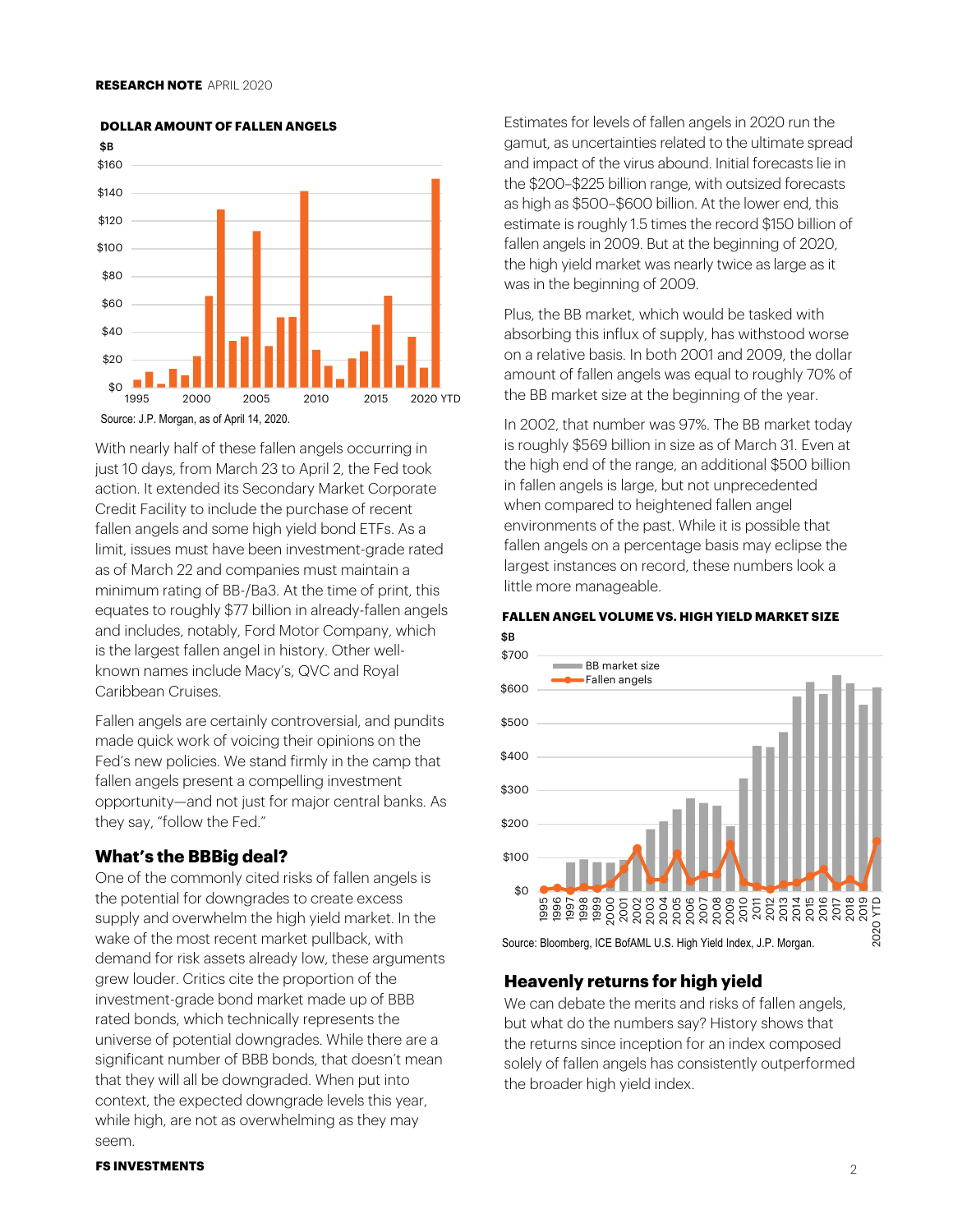

#### **FALLEN ANGEL VS. HY BOND PERFORMANCE**

Source: Bloomberg, ICE BofAML U.S. Fallen Angel High Yield Index, ICE BofAML U.S. High Yield Index.

Even during years of heightened volume of fallen angels, high yield returns have historically been strong. In 7 of the 10 years with the largest fallen angel volume by percentage of high yield market size, high yield bonds have posted positive returns, suggesting that this excess supply does not necessarily cause negative returns for the broader high yield market. We see a few key reasons for this strong performance.

#### **HY BOND RETURNS: YEARS OF HIGHEST FALLEN ANGEL VOLUME BY PERCENTAGE OF HY MARKET**



Source: Bloomberg, ICE BofAML U.S. High Yield Index.

## **Fallen angel flight pattern**

What exactly happens after an issue is downgraded? We think the more appropriate question may be: What happens to an issue before it is downgraded?

Data shows that most of the price move in fallen angels happens before they are actually downgraded. Markets react more quickly than rating agencies. Institutions or mutual funds with

#### **FS INVESTMENTS**

investment-grade mandates, unable to hold high yield issues, often preemptively sell before an impending downgrade. The forced selling drives down the price of these issues before any adverse rating action is taken. This generally causes the issues to fall to the high yield universe at already oversold prices.

Let's look at two recent highly publicized fallen angels, Kraft Heinz and Ford. Each of the charts below shows the price history of the issuer's debt before and after the downgrade date (marked by a black vertical line).

#### **KRAFT HEINZ TRADING PRICE**



#### **FORD MOTOR CO. TRADING PRICE**



## Source: Bloomberg.

As formerly investment-grade rated companies, these issuers are generally higher quality than many high yield issuers with bonds that benefit from higher asset coverage and greater margins of safety. Plus, fallen angel companies may be more incentivized to return to investment-grade status and regain the lower-cost financing that accompanies it. This could mean cost cutting and debt reduction or other measures to improve credit fundamentals.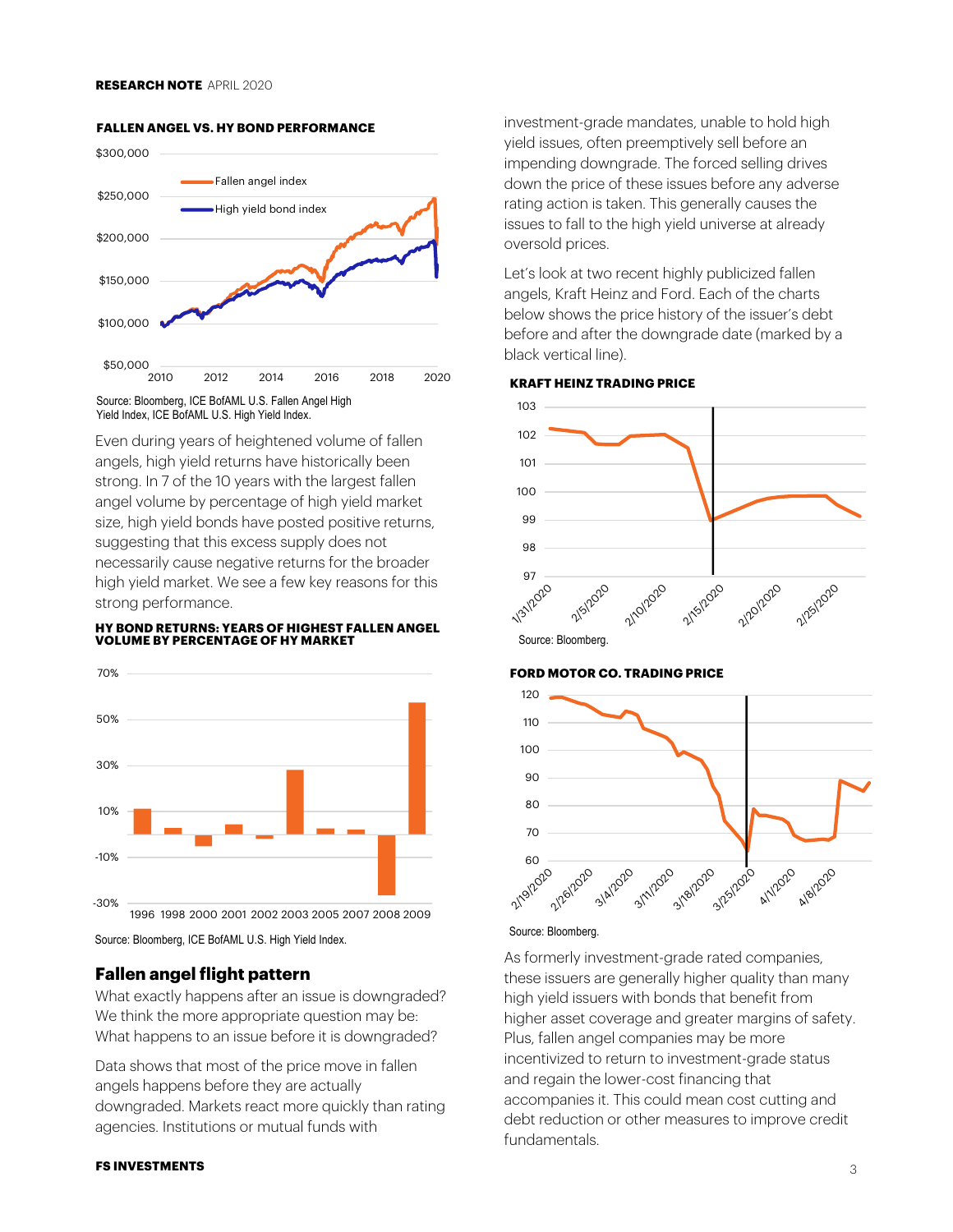# **One person's trash is a high yield investor's treasure…**

Select fallen angels may represent compelling investment opportunities amid the various dislocations caused by COVID -19. The bonds may be of higher quality than directly issued high yield debt and may yield more due to depressed prices upon entry into the market. Every bond that falls from a BBB to BB rating improves the overall rating mix of the sub -investment -grade market, which benefits all high yield investors, not just those who purchase fallen angels.<br>While we view fallen angels as a potential source of

opportunity for investors, we do not necessarily advocate a broad -based exposure to every issue that hits the high yield market, especially in the current climate. We acknowledge there are risks associated with fallen angels. These companies were downgraded for a reason, whether it is faltering revenue, increased leverage or other deteriorating fundamentals. The economic shutdown we have seen is wholly unprecedented. Managers with the ability to perform the necessary fundamental analysis as well as underwriting to ever -changing economic outlooks will be in the best position to unlock the value in fallen angels. We think we'll see unprecedented opportunities emerge from this crisis if accessed correctly.

We also acknowledge that the new Federal Reserve policy, while removing a major source of risk going forward for high yield, is not a cure for the virus's impact on markets. The Fed cannot prevent an issue from being downgraded. The Fed cannot directly save a company from default. But the Fed can provide price -insensitive demand, a backstop and a sense of assurance to high yield investors and markets broadly.

And for now, we're keen to follow their lead.